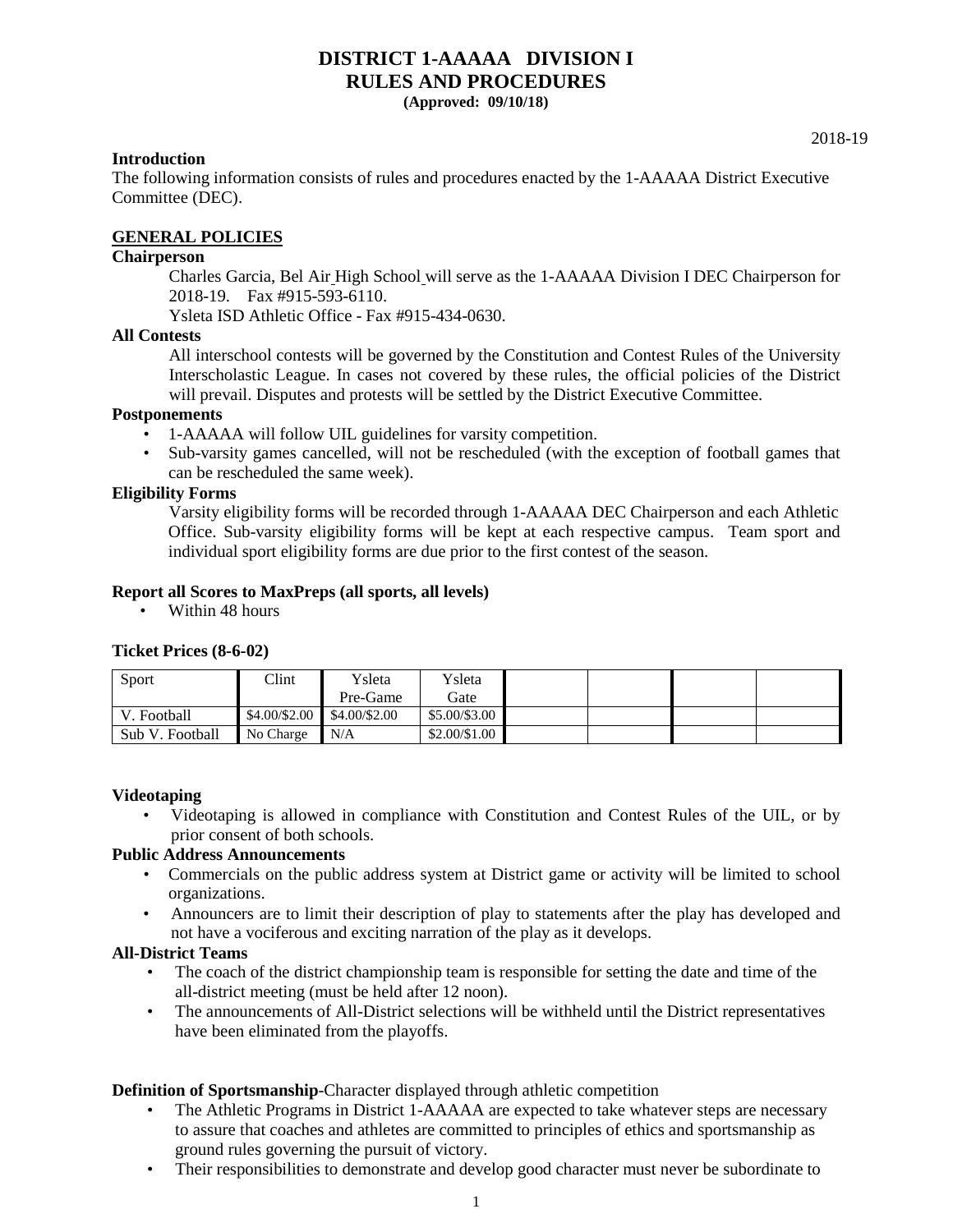2018-19

the desire to win.

- It is never appropriate to act unethically in order to win.
- What follows is a list of procedures and regulations which will hold District 1-AAAAA coaches accountable for their teams' conduct before/during/after all competitions:
	- $\checkmark$  No post-game celebration at 50 yard line.<br> $\checkmark$  It is expected for all teams to shake hands
	- It is expected for all teams to shake hands immediately following a game and coaches will supervise.
	- $\checkmark$  Any misconduct by an athlete will require that the head coach of said team appear before the 1-AAAAA District Executive Committee (DEC).
	- $\checkmark$  Visiting team is expected to exit the playing event as soon as possible after the game.

# **Single Round: Football**

**Section A:** 

• **Each member team of the** district will play the other members and the schools having the best win/loss records respectively will qualify for the playoffs. The team with the best win/loss record will be declared the champion. In case of a tie for the district championship, all teams will be declared co-champions and all ties will be broken before teams are placed in the playoffs.

# **Section B:**

- **•** If two teams are tied for first place, the team that defeated the other in head-to-head competition will be seeded #1. The other team will be seeded #2.
- If three teams are tied for first place, the team that defeated the other two in head-to-head competition will be seeded #1. If the other two teams are tied for the #2 position, the team that defeated the other in head-to-head competition will be seeded #2. The other team will be seeded #3. If none of the three teams defeated the other two, the procedures found in Section F will be followed.
- If four teams are tied for first place, the team that defeated the other three in head-to-head competition will be seeded #1. Of the remaining three teams, the team that defeated the other two in head-to-head competition will be seeded #2. Of the remaining two teams, the team that defeated the other in head-to-head competition will be seeded #3 and the final team will be seeded #4. If none of the four teams defeated the other teams in head-to-head games, the procedures found in Section F will be followed.

# **Section C:**

- If two teams are tied for second place, the team that defeated the other in head-to-head competition will be seeded #2. The other will be seeded #3.
- If three teams are tied for second place, the team that defeated the other two in head-to-head competition will be seeded  $#2$ . If the other two teams are tied for the  $#3$  position, the team that defeated the other in head-to-head competition will be seeded #3. The other team will be seeded #4. If none of the three teams defeated the other two, the procedures found In Section F will be followed.
- If four teams are tied for second place, the team that defeated the other three in head- to-head competition will be seeded #2. Of the three teams remaining, the team that defeated the other two in head-to-head competition will be seeded #3. Of the two remaining teams, the team that defeated the other will be seeded #4 and the remaining team will be eliminated. If none of the four teams defeated the other teams in head-to-head games, the procedures found in Section F will be followed.

# **Section D:**

- **•** If two teams are tied for third place, the team that defeated the other in head-to-head competition will be seeded #3. The other team will be seeded #4.
- If three teams are tied for third place, the team that defeated the other two in head-to- head competition will be seeded #3. Of the two remaining teams, the team that defeated the other team will be seeded #4 and the remaining team will be eliminated. If none of the three teams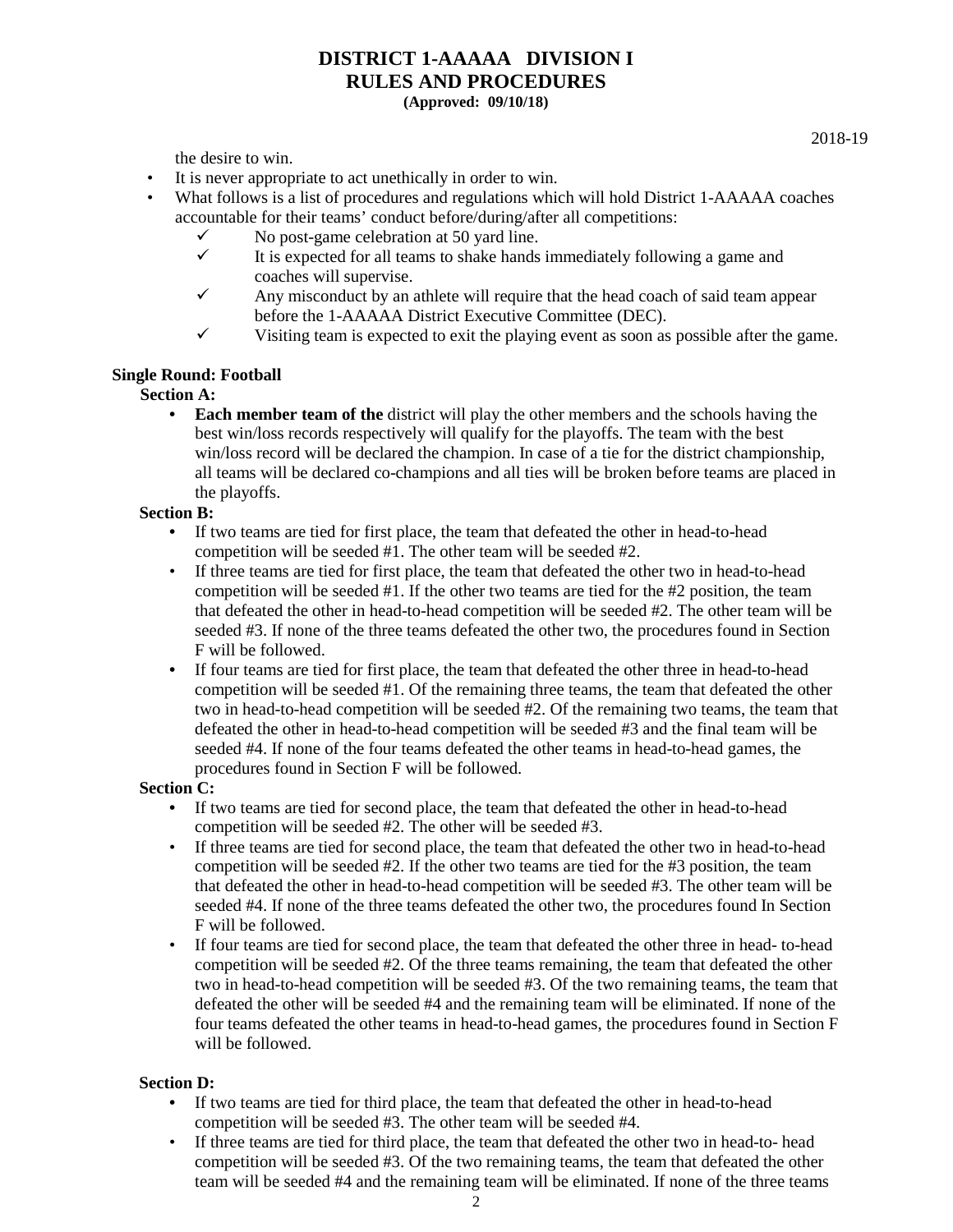defeated the other two, we will follow the procedures found in Section F.

• If four teams are tied for third place, the team that defeated the other three in head-to-head competition will be seeded #3. Of the remaining three teams, the team that defeated the other two will be seeded #4. The remaining two teams will be eliminated. If none of the four teams defeated the other three, the procedures found in Section F will be followed.

# **Section E:**

- If two teams are tied for fourth place, the team that defeated the other in head-to-head competition will be seeded #4 and the other team will be eliminated.
- If three or more teams are tied for fourth place, the team that defeated the others in head-tohead competition will be seed #4 and the remaining teams will be eliminated. If three or more teams are tied for fourth place and there is no clear head-to-head winner, the procedures in Section F will be followed.

# **Section F:**

• In case of multiple ties and no team has defeated the other teams in head-to-head competition. The district representation shall be determined by net positive and negative points. Illustration of highest number of net positive and negative points (maximum number of points for one game is 14). Team A would be the highest seed because they have the highest number of positive points. Team B would be fourth highest seed and Team C would be third highest seed. Team D would be the second highest seed. If a tie still remains, then they will have a coin toss to break all ties.

|                          | Team A | Team B         | Team C | Team D |
|--------------------------|--------|----------------|--------|--------|
| Team B beat Team A 14-13 |        | $+$ .          |        |        |
| Team C beat Team D 14-10 |        |                |        |        |
| Team C beat Team B 10-7  |        | $-3$           | $+3$   |        |
| Team D beat Team B 17-10 |        | $\overline{a}$ |        |        |
| Team A beat Team C 21-7  | $+14$  |                | -14    |        |
| Team A beat Team D 7-0   | $+7$   |                |        |        |
| Net Points               | $+20$  |                | $-7$   |        |

# **Participation**

- In order to participate on a JV team, a student must have at least one year of eligibility remaining after the current school year (exception-open division). In order to participate on a freshman team or division, a student must have three years of eligibility remaining after the current school year.
- Developmental Team –Head coaches must contact each other prior to the game.

# **Football**

# **General Responsibilities**

- Member schools will make every effort to foster good and pleasant relations between schools.
- The home team is responsible for keeping and maintaining order. It shall be the responsibility of the host school (Game Administrator) to initiate corrective measures at all District football games to prevent unusual disturbances from individuals **or** groups.
- All member schools shall adhere to the UIL Athletic Code.
- All concessions including radio and television rights, game programs, etc., will belong to the home team. Each school may designate one home radio station to broadcast any or all games in which it is involved as provided in the General Policies.
- The home school will provide appropriate medical aid when needed.

# **Officials**

- In each District game 5 TASO/UIL officials will be used.
- All officials must be agreed upon by opposing coaches.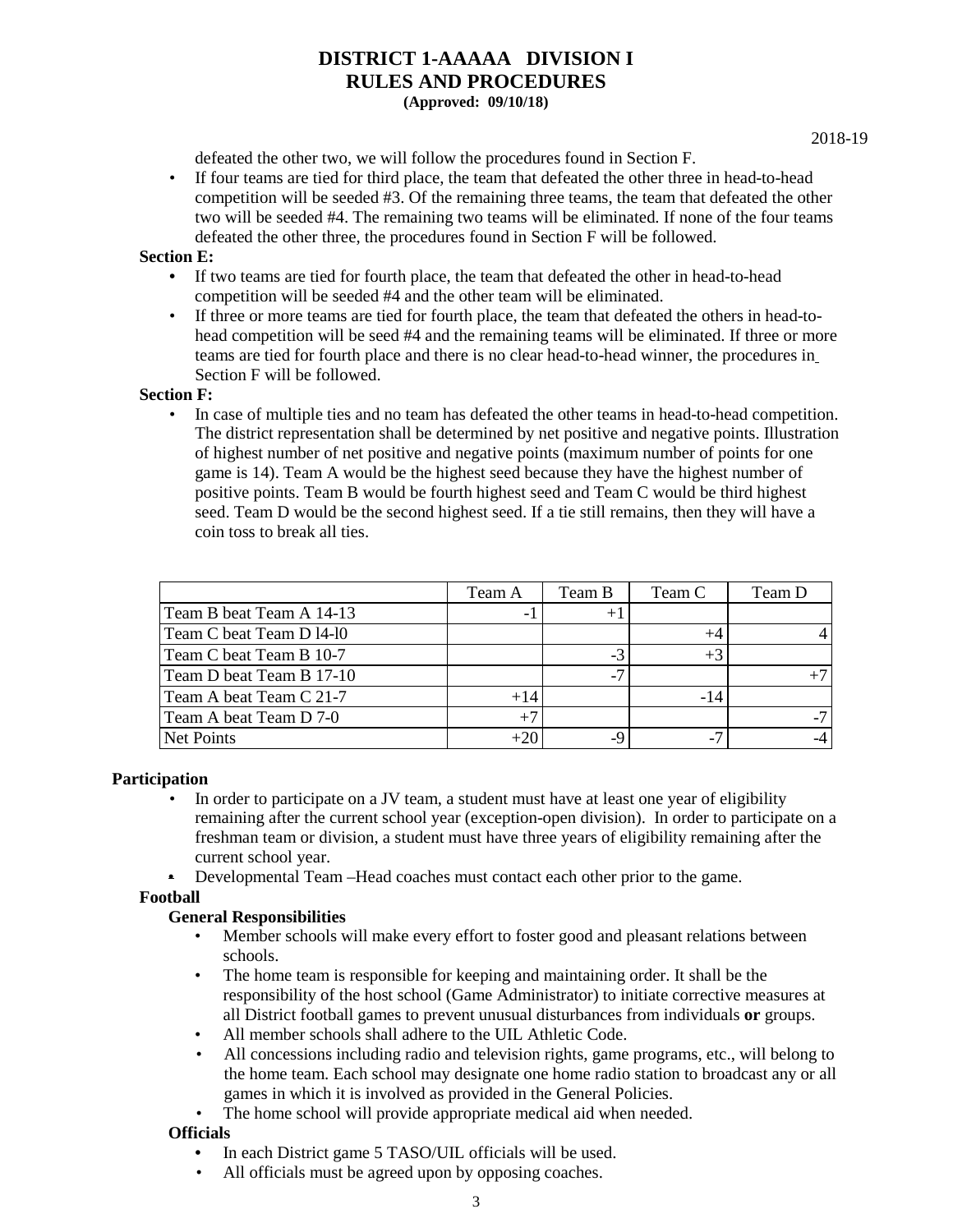2018-19

• Upon agreement by both coaches and athletic office approval, the use of 7 man crew will be allowed (2 games max).

#### **Participation**

- In order to participate on a JV team, a student must have at least one year of eligibility remaining after the current school year (exception-open division). In order to participate on a freshman team or division, a student must have three years of eligibility remaining after the current school year.
- Developmental Team –Head coaches must contact each other prior to the game.

# **Time Schedules**

- 1-AAAAA Varsity Football games will start at 7:00 PM.
- **Double headers at the Socorro Activities Complex (SAC) will be at 4 and 7:30 pm.**
- **Pre-Game**
	- $\triangleright$  The playing field is to be kept clear 90 minutes for players to warm up.
	- Both teams will clear the field 20 minutes prior to the game.
	- $\triangleright$  The Game Administrator will ensure that every effort is made to start the game on time.

Friday

- $\geqslant$  6:40 Teams clear field
- $\geq 6:52$  Presentations/exchange of gifts
- $\geqslant$  6:55 Anthem
- $\geqslant$  6:57 Official coin flip

# **Half-time**

- $\triangleright$  The half-time interval will be 20 minutes except for Homecoming which will be up to 28 min.
- $\triangleright$  The referee will notify both coaches at least four minutes before the start of the 2nd half.
- $\triangleright$  The visiting band will be performing pregame. The home band will perform at half time. The clock will start as soon as the field is cleared of the football teams. The timer will not wait until the band enters the field. Band directors and drill teams will be warned if the maximum time limit is violated.
- $\triangleright$  It will be the responsibility of the principal of each school to see that each band director has a copy of the district rules and procedures.

# **Game Ball**

- $\triangleright$  The official game ball will be a first line ball.
- $\triangleright$  The game ball will have a stripe at both ends.
- $\triangleright$  The visiting team, when on offense has the option to use its own ball if it does not want to use the ball provided by the home team.

# **Uniforms (Color of Jerseys)**

- $\triangleright$  Teams will wear dark jerseys when playing at home, and white jerseys when playing away from home.
- Any change in the color of jerseys must be by mutual consent of both Head Coaches.

# **Films of Games**

- $\triangleright$  Film Makers It is understood and agreed upon that both the home and the visiting schools will have the privilege of making a film of the game from the press box.
- **Exchange previous two games by Wednesday, no later than 4 pm, third game by Saturday, no later than 8 am.**
- **All film exchanges will be O/D/K.**